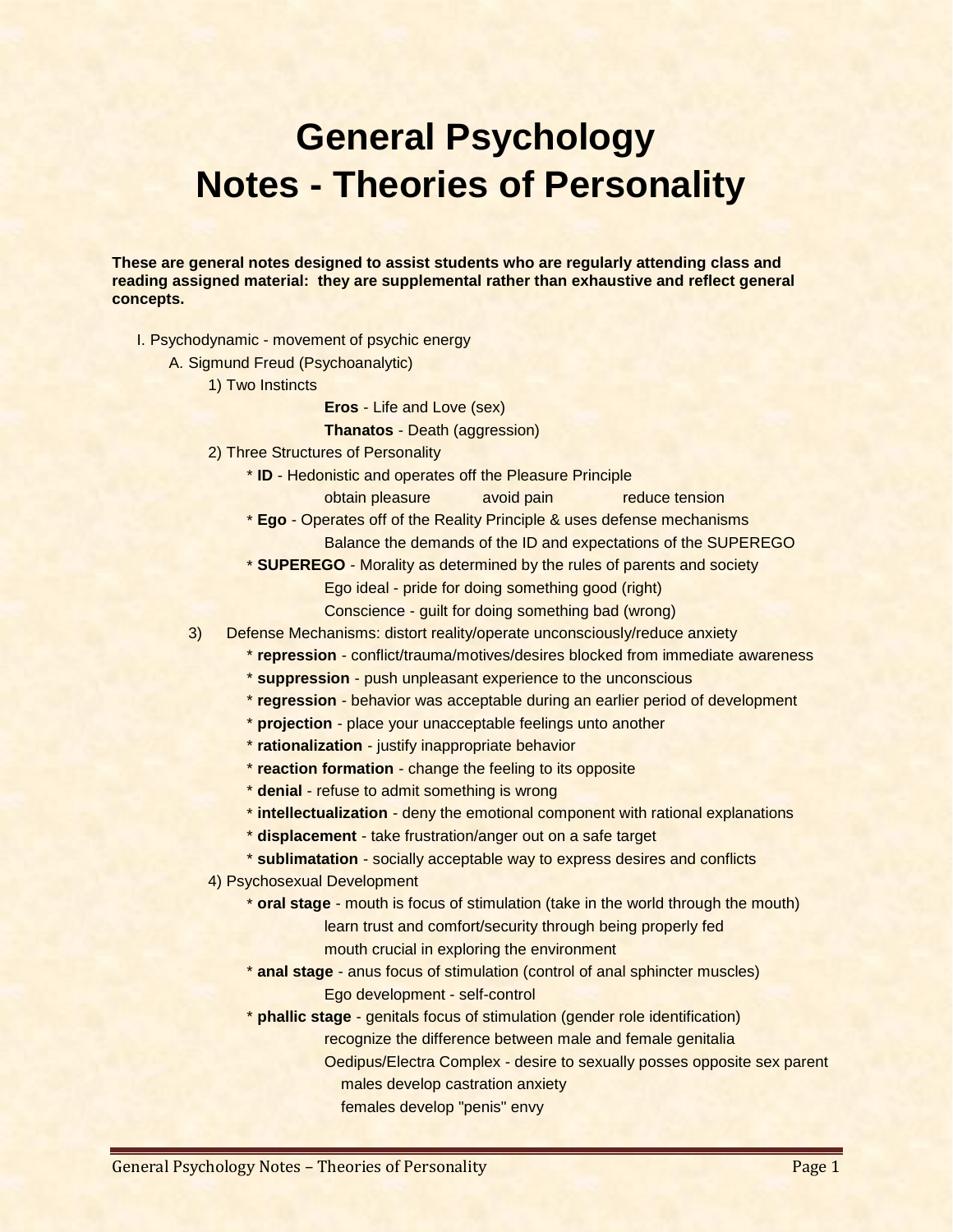- \* **latency stage** libido/sexual energy becomes dormant
	- gender role development
		- social and academic skills become focus
- \* **genital stage** sexual reawakening & healthy psychological development source of sexual pleasure becomes someone outside of the family strong awareness of self-interest & capacity to care for others more energy available for a productive life
	- autonomy
		- independence of thought and action
		- responsible for personal happiness
	- ego control uses energy for enlightened self-interest
	- maturity capacity to do work and love & sustained intimacy
- B. Karen Horney Basic Anxiety
	- 1) challenged idea of penis envy and female inferiority
	- 2) "womb" envy
	- 3) coping with the anxiety one experiences living in a hostile world creates leads to
		- \* **moving toward others** cooperation and interdependence
			- \* **moving against others** competition
			- \* **moving away from others** independence
	- 4) balance of these three types of interactions leads to healthy personality development
	- 5) out of balance leads to dependence, aggression and dominance, isolation
- C. Alfred Alder Individual Psychology
	- 1) people strive for superiority (individual perfection) to overcome childhood inferiority
		- \* natural limitations
		- \* parental control
	- 2) **compensation**
		- \* growth and change over entire life span
		- \* develop personal gifts and strengths
		- \* accept natural limitations and weaknesses
	- 3) **inferiority complex** develops when parents/society have not encouraged development
		- \* mask and deny natural limitations and weaknesses
		- \* tendency to focus on the natural limitations in others
		- \* often become as oppressor of those who you perceive as being weaker than you
- D. Carl Jung Archetypal Psychology/Individuation
	- 1) collective unconscious universal memory and history
		- \* source of great wisdom
		- \* insights/understandings gained through thousands of years of human evolution
		- \* reflected in archetypes symbolic representations/images within & expressed in
		- \* dreams, myths, fairy tales, folklore, legends, music, art, and religion
		- 2) common archetypes
			- \* hero/heroine, wise old man (wizard) wise old crone (witch), predator
			- \* mandala (circle of life or magic circle)
		- 3) Jung believed balancing opposites leads to psychological health and well-being.
			- \* introversion focus on one's own reactions and experiences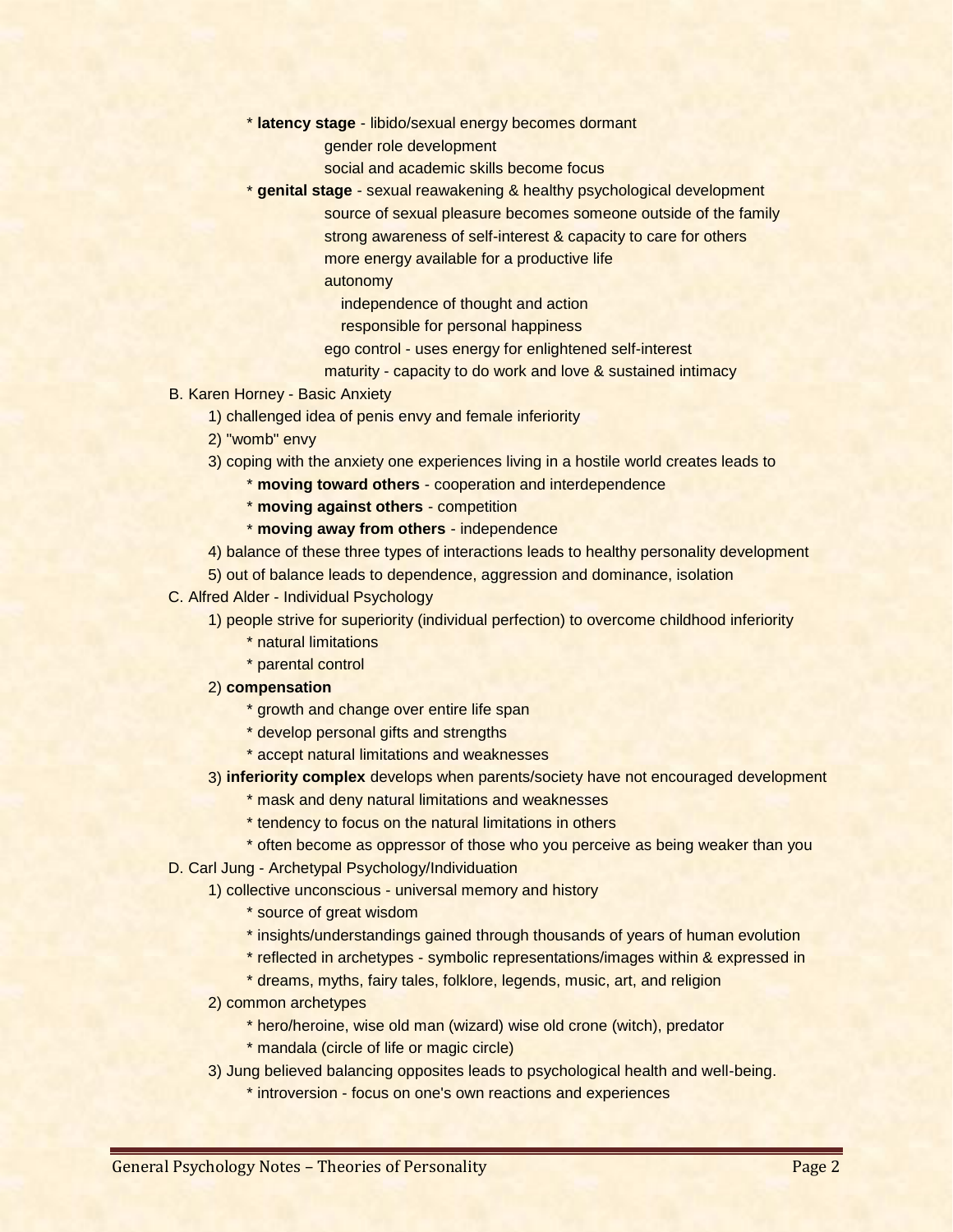- \* extroversion focus on external world psychological opposites
- \* anima feminine archetypes in men (creative self or soul)
- \* animus masculine archetype on women (spirit)
- \* persona (public self) vs. shadow (dark side)

4) human personality classified into four psychological functions

- \* **Thinking** use intellectual faculty to evaluate the world
	- analyze and order facts to evaluate the world

logical and intellectualize feelings

- \* **Feeling** rational function for weighing and evaluating the world decisions based on value judgments
	- agreeable disagreeable good evil
	- may not have developed impersonal reflective thinking
- \* **Sensation** believe in what one can see and touch
	- oriented toward action and often lack imagination
	- future not important since it does not exist in concrete form
	- tend not to deal with philosophical questions/meaning of life and death
- \* **Intuition** rely heavily on hunches and fantasies
	- tend to have visions and sights
		- directed by the unconscious
		- capacity to inspire people but may lack the initiative to carry out action
- 5) **Individuation Process** "Quest for Wholeness"
	- \* discovering personal life path/find one's inner purpose
	- \* giving up the learned social self
	- \* ego submission recognizing a higher self or power
	- \* give up personal aims
	- \* self-fulfillment springs from selflessness
	- \* self-acceptance and being unwilling to subordinate ant aspect of the Self
	- \* develops gradually during life-time
	- \* urgency develops during second half of life usually in response to a crisis

*"Wholeness is resolving the deepest division of the personality on a symbolic plane, transcending to a more spiritual notion of the Self and an integrated, fully developed personality in its own right."*

E. Erik Erikson - Psychosocial Development - 8 developmental tasks/crisis

- 1) Trust vs. Mistrust (first year)
	- \* trust requires feeling of physical comfort, safety, security, and affection
	- \* responsive and sensitive caregivers
- 2) Autonomy vs. Shame & Doubt (1-3)
	- \* discover will of their own independence and self trust
- \* if restrained too much or punished too harshly develop a sense of shame & doubt
- 3) Initiative vs. Guilt (3-5)
	- \* developing more purposeful behavior/ability to take action
	- \* need to be challenged, given responsibility, and allowed to explore
- 4) Industry vs. Inferiority (6-12)
	- mastering knowledge, intellectual and social skills, special talents/gifts
- 5) Identity vs. Identity Confusion (adolescence)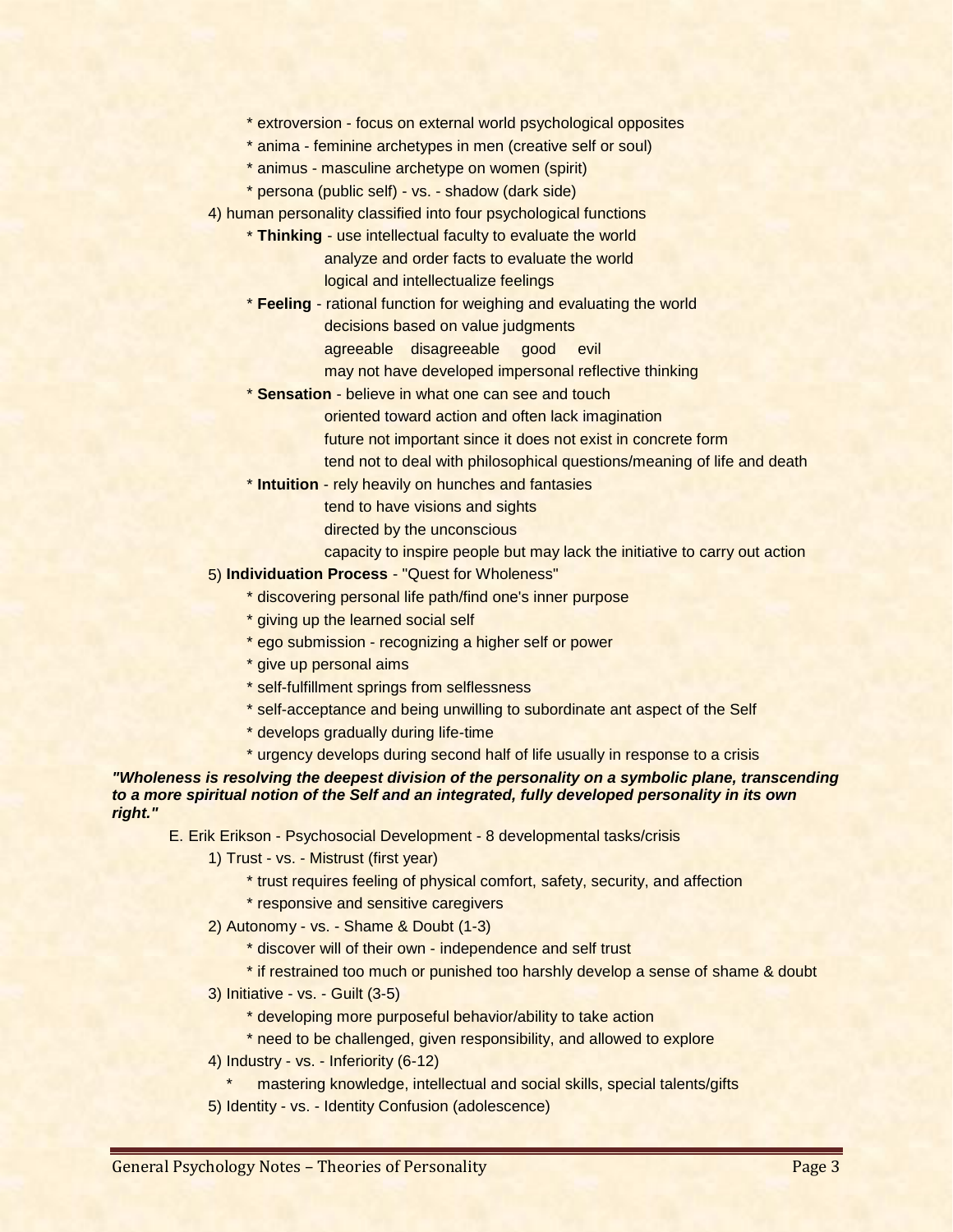\* active decision making regarding values/beliefs/vocation/sexuality/relationships

- \* involves introspection (self-reflection) and role experimentation
- 6) Intimacy vs. Isolation (early adulthood)
	- \* total sharing of self with another
- 7) Generativity vs. Stagnation (middle adulthood)
	- \* assist younger generation in developing and leading useful lives
- 8) Integrity vs. Despair (late adulthood)
	- \* retrospection is either positive (integrity) or negative (despair)
	- \* embrace or fear death
- II. Behavioral and Social Learning Theories
	- A. Pavlov/Watson Classical Conditioning
		- 1) unconditioned stimulus elicits a reflexive response
		- 2) unconditioned response reflexive response
		- 3) neutral stimulus elicits no response until paired with unconditioned stimulus
		- 4) conditioned stimulus elicits the reflexive response because of association with U.S.
		- 5) conditioned response response to conditioned stimulus
		- 6) learning dependent on the association (pairing) between the US & the NS
	- B. Skinner Operant Conditioning learning dependent upon consequences
		- 1) reinforcement increases the likelihood of a response
		- 2) punishment decreases the likelihood of a response
	- C. Bandura and Mischel Social Learning Theory learn through imagination and observation
		- 1) effected by personal and cognitive factors intelligence, skills, self-control
		- 2) environmental factors
		- 3) behavior, personal and cognitive factors, and environmental factors are reciprocal
- III. Humanistic Perspective phenomenological view stressing the importance of our perceptions of ourselves
	- \* stresses capacity for personal growth, freedom to choose one's own destiny, and positive qualities
	- A. Carl Rogers's focuses on conditions that keep a person from reaching their full potential
		- 1) conditional positive regard involves giving love or praise only when an individual conforms
		- 2) through experiences with the world the self emerges
		- 3) unconditional positive regard (accepting & valuing person regardless of behavior)
		- 4) positive self-concept emerges when we have unconditional positive regard & empathy
		- 5) genuine relationships needed
		- 6) healthy congruence between the sum of all your experiences and your perception of self
		- 7) fully functioning person is one who is
			- \* open to new experiences
			- \* aware of and sensitive to self and external world
			- \* has harmonious relationships with others
			- \* not very defensive
	- B. Maslow need for self-actualization motivates one the develop full potential

IV. Trait Theories

A. Gordon Allport